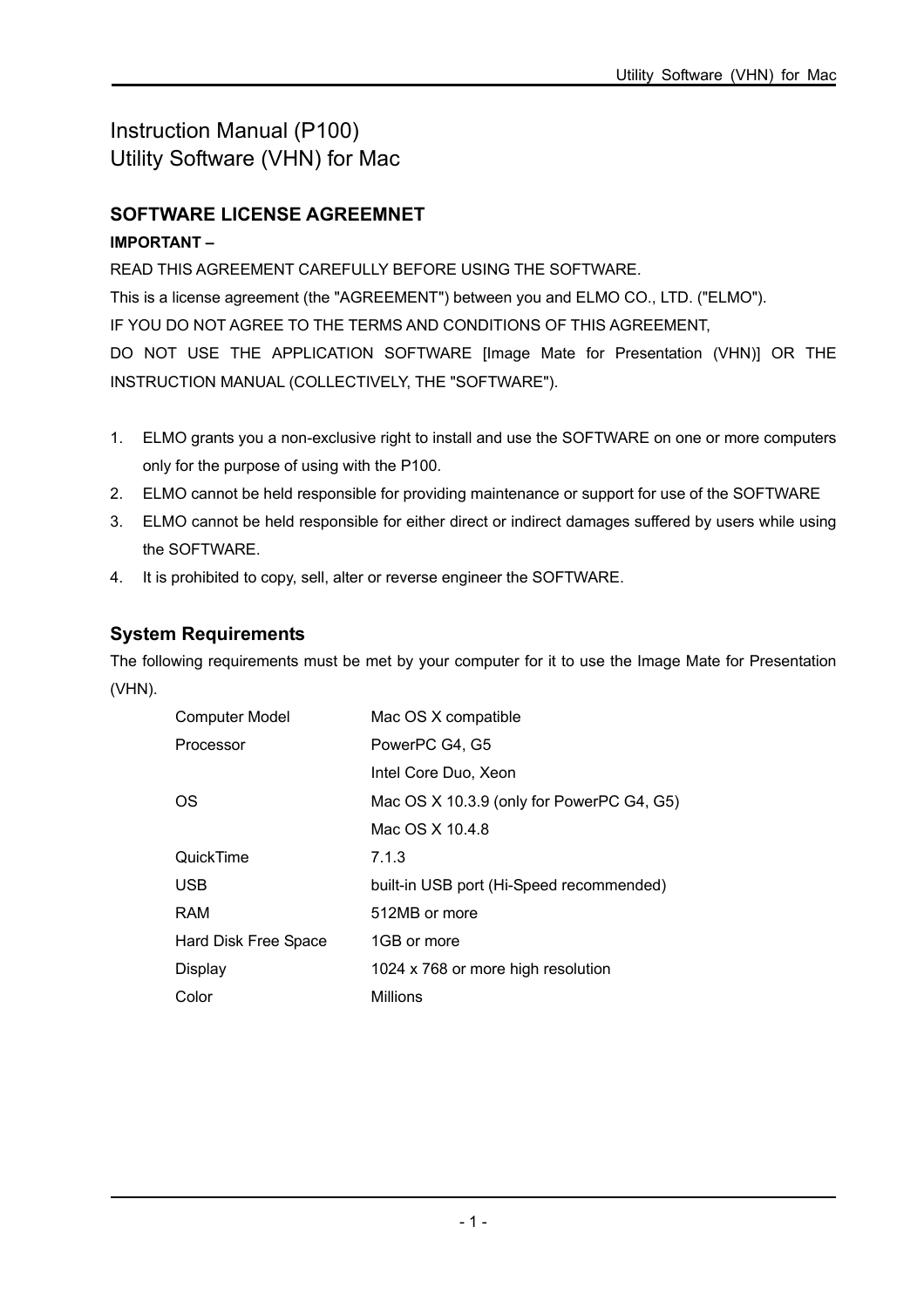# **Installing the Image Mate for Presentation (VHN)**

To install the Image Mate for Presentation (VHN), double click on the following icon (pkg icon). The install program will start. Follow the on-screen instructions.



# **Connecting the Document Camera to a computer**

Connect the Document Camera (hereafter the main unit) to a computer with the supplied USB cable, and then turn on the power for the main unit.

# **Starting the Image Mate for Presentation**

After installing the Image Mate for Presentation, you will find the "Utility Software (VHN)" folder within the Applications folder.

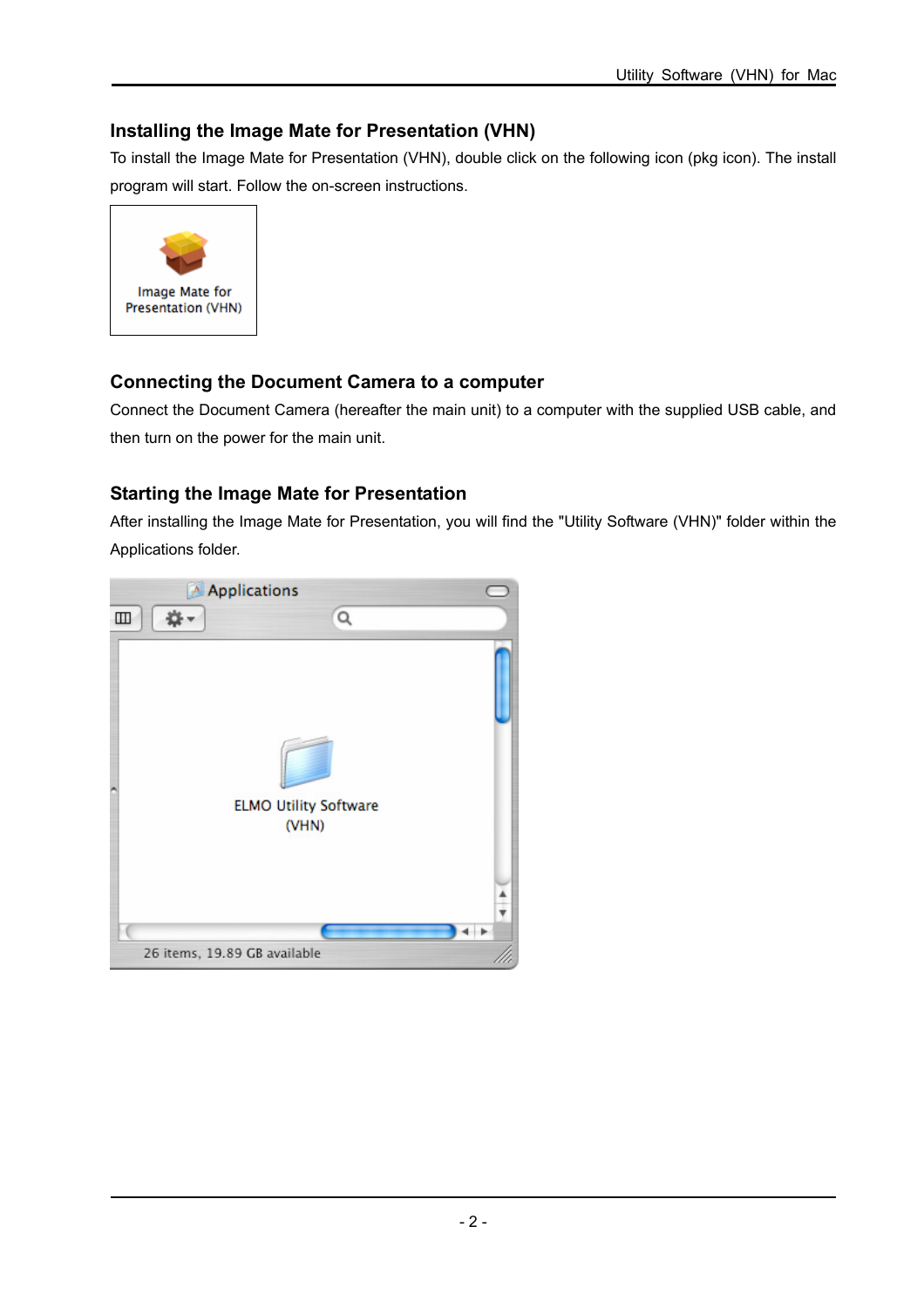Double click on the Image Mate for Presentation (VHN) application icon within the "ELMO Utility Software (VHN)" folder.

| ▥ | <b>ELMO Utility Software (VHM)</b><br>Q |  |
|---|-----------------------------------------|--|
|   | Image Mate for<br>Presentation (VHN)    |  |
|   | 1 item, 19.89 GB available              |  |

When the application starts, the following menu and Tool Bar will appear.

|    |   |            |   |   |            |              | Image Mate for Presentation (VHN) File Rotation View Tools |    |   |   | Window       |  |
|----|---|------------|---|---|------------|--------------|------------------------------------------------------------|----|---|---|--------------|--|
| É. | 項 | $\sqrt{m}$ | 酃 | 暭 | $^{\circ}$ | $\mathbf{Q}$ |                                                            | P8 | О | 囲 | Camera:Ready |  |
|    |   |            |   |   |            |              |                                                            |    |   |   |              |  |

If the main unit is not available, the Tool Bar will be the following state.

|     |  |   |  | Image Mate for Presentation (VHN) File Rotation View |         |  |  |         |               |            |   | Tools | Window             |
|-----|--|---|--|------------------------------------------------------|---------|--|--|---------|---------------|------------|---|-------|--------------------|
| r i |  | F |  | 、『ロ                                                  | $H = 2$ |  |  | $ Q $ . | $\rightarrow$ | $\Box$ Pos | ☑ | 囲     | Camera: Not found. |
|     |  |   |  |                                                      |         |  |  |         |               |            |   |       |                    |

## **Uninstalling**

To uninstall the Image Mate for Presentation, drag the "ELMO Utility Software (VHN)" folder to the trash.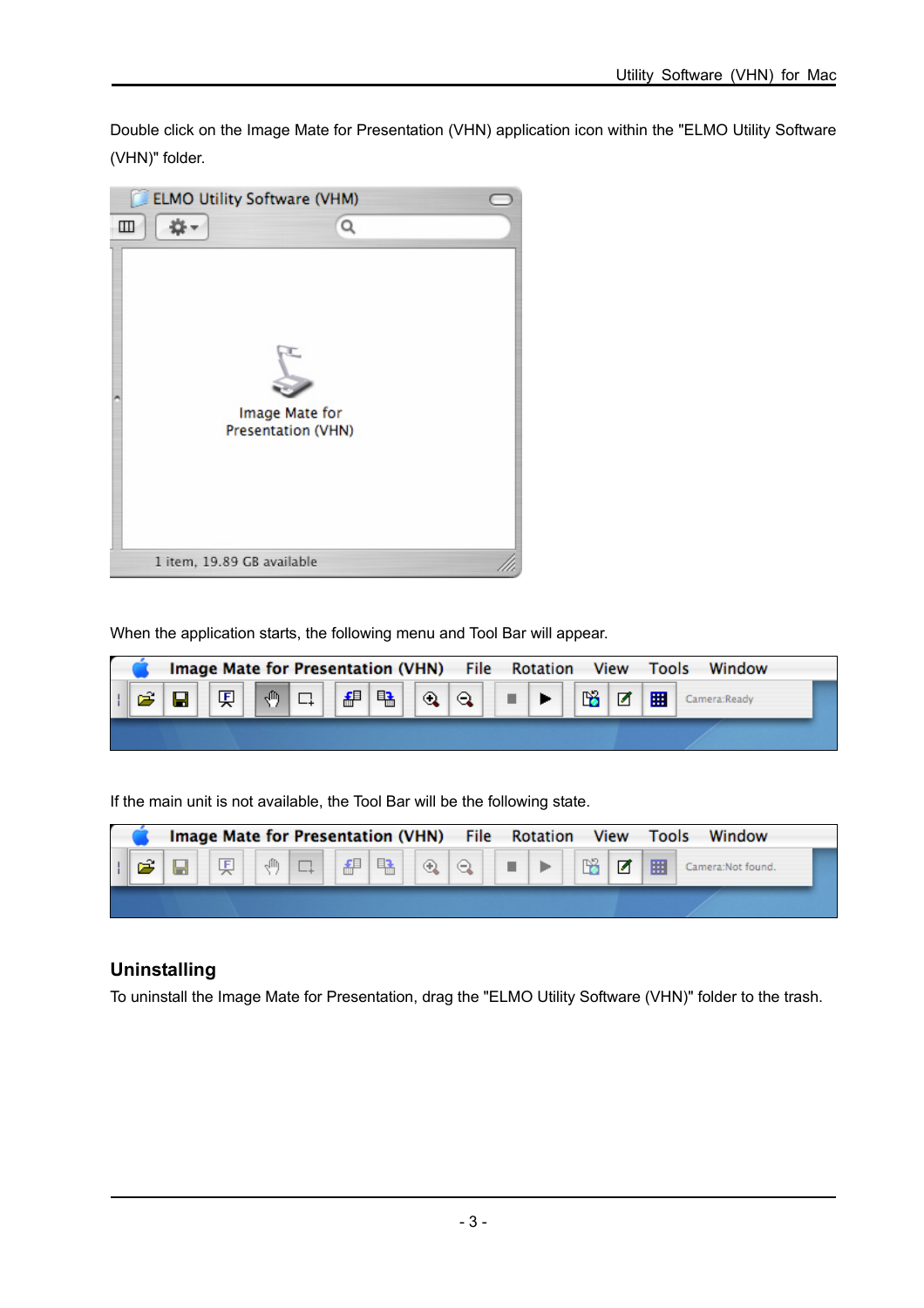# **Function list**

The Image Mate for Presentation has the following functions.

## **Functions in the menu**

|                | <b>Menu Item</b>                  |      | <b>Functions</b>                                  |  |  |
|----------------|-----------------------------------|------|---------------------------------------------------|--|--|
| Image Mate for | About Image Mate for Presentation |      | Display version information.                      |  |  |
| Presentation   |                                   |      |                                                   |  |  |
| (VHN)          | Quit Image Mate for Presentation  |      | Quit the Image Mate for Presentation.             |  |  |
|                | (VHN)                             |      |                                                   |  |  |
| File           | Open                              |      | Open an image file. A bitmap file, a JPEG file    |  |  |
|                |                                   |      | and a PICT file are available.                    |  |  |
|                | Close                             |      | Close a displayed window or the live monitor      |  |  |
|                |                                   |      | window.                                           |  |  |
|                | Save                              |      | Save a displayed image as a file to overwrite.    |  |  |
|                |                                   |      | A BITMAP file, a JPEG file and a PICT file are    |  |  |
|                |                                   |      | available.                                        |  |  |
|                | Save AS                           |      | Save a displayed image as a new file.             |  |  |
|                |                                   |      | A BITMAP file, a JPEG file and a PICT file are    |  |  |
|                |                                   |      | available.                                        |  |  |
| Rotation       | $180^\circ$                       |      | Rotate image 180 degrees.                         |  |  |
|                | 90° CW                            |      | Rotate image 90 degrees clockwise.                |  |  |
|                | 90° CCW                           |      | Rotate image 90 degrees counter clockwise         |  |  |
| View           | <b>Full Screen</b>                |      | Display a still image or the live monitor in full |  |  |
|                |                                   |      | screen.                                           |  |  |
|                | Zoom In                           |      | Zoom in (enlarge) an image or the live monitor    |  |  |
|                |                                   |      | image.                                            |  |  |
|                | Zoom Out                          |      | Zoom out (reduce) an image or the live monitor    |  |  |
|                |                                   |      | image.                                            |  |  |
|                | <b>Best Fit</b>                   |      | Adjust an image to fit the window.                |  |  |
|                | <b>Actual Size</b>                |      | Adjust an image to its original size.             |  |  |
|                | Zoom To Selected Area             |      | Zoom in (enlarge) the selected area in an         |  |  |
|                |                                   |      | image to fit the window.                          |  |  |
| <b>Tools</b>   | Live Monitor                      | 25%  | Set the live monitor size to 25% of its original  |  |  |
|                |                                   |      | size.                                             |  |  |
|                |                                   | 50%  | Set the live monitor size to 50% of its original  |  |  |
|                |                                   |      | size.                                             |  |  |
|                |                                   | 100% | Set the live monitor size to 100% of its original |  |  |
|                |                                   |      | size.                                             |  |  |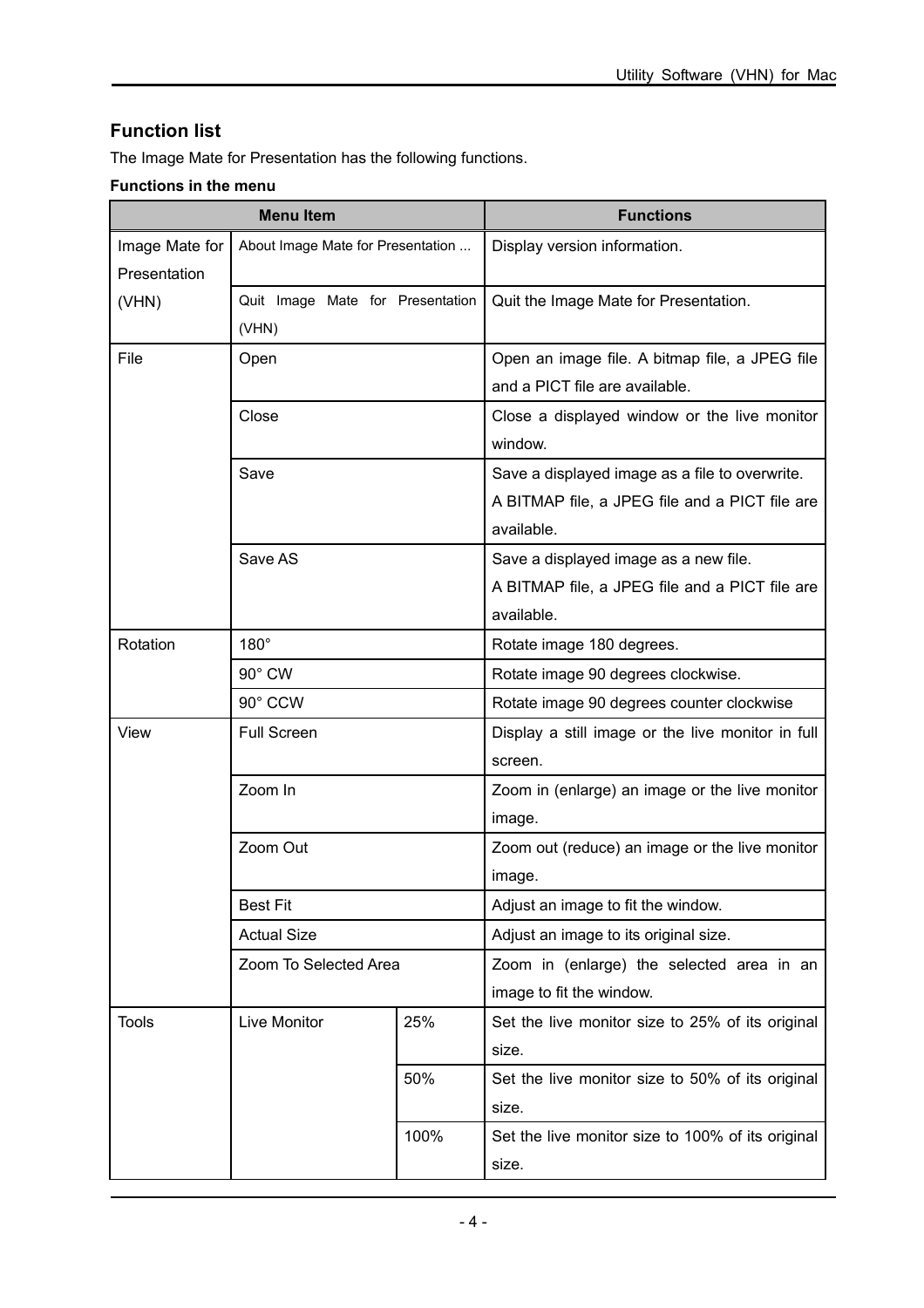Utility Software (VHN) for Mac

|        | Still Capture          | Capture a still image from the main unit.        |
|--------|------------------------|--------------------------------------------------|
|        | <b>File Conversion</b> | Convert a file into the format readable with the |
|        |                        | main unit.                                       |
|        | Draw                   | Draw figures on a still image.                   |
|        | Remote Control         | Control the main unit.                           |
| Window | Zoom Window            | Toggles between shrinking and expanding the      |
|        |                        | main document window.                            |
|        | Minimize Window        | Minimize the current document window and         |
|        |                        | places it in the dock.                           |
|        | Bring All to Front     | Bring all of windows to the foreground.          |

#### **Tool Bar functions**

| <b>Tool Bar</b> | <b>Correspond to menu item</b> | <b>Functions</b>                                         |
|-----------------|--------------------------------|----------------------------------------------------------|
| G.              |                                | Open an image file. A BITMAP file, a JPEG file, a        |
|                 | [File] - [Open]                | PICT file are available.                                 |
|                 | [File] - [Save]                | Save a displayed image as a file to overwrite.           |
| 8               |                                | A BITMAP file, a JPEG file, a PICT file are available.   |
|                 | [View] - [Full Screen]         | Display a still image or the live monitor in full screen |
| 項               |                                | within the window.                                       |
| √‼৷             |                                | Select the Hand Tool that moves an image in any          |
|                 |                                | direction.                                               |
| $\Box$          |                                | Select the Select Area mode.                             |
| 串               | [Rotate] - [90° CCW]           | Rotate image 90 degrees counter clockwise.               |
| 睁               | [Rotate] - [90° CW]            | Rotate image 90 degrees clockwise.                       |
| Q               |                                | Zoom in (enlarge) an image or the live monitor           |
|                 | [View] - [Zoom In]             | image.                                                   |
| $\mathbf{Q}$    | [View] - [Zoom Out]            | Zoom out (reduce) an image or the live monitor           |
|                 |                                | image.                                                   |
|                 |                                | Stop capturing images continuously in the live           |
|                 |                                | monitor window.                                          |
|                 |                                | Start capturing images continuously in the live          |
|                 |                                | monitor window.                                          |
| Da.             | [Tools] - [Still Capture]      | Capture a still image from the main unit.                |
| ☑               | [Tools] - [Draw]               | Draw figures on a still image.                           |
| 囲               | [Tools] - [Remote Control]     | Control the main unit.                                   |

\*\*\* While the camera image is paused, images from the main unit cannot be captured.

\*\*\* The name of a folder or a file must consist of alphanumeric characters only: (a-z, A-Z, 0-9), hyphen (-), period (.) or underscore (\_).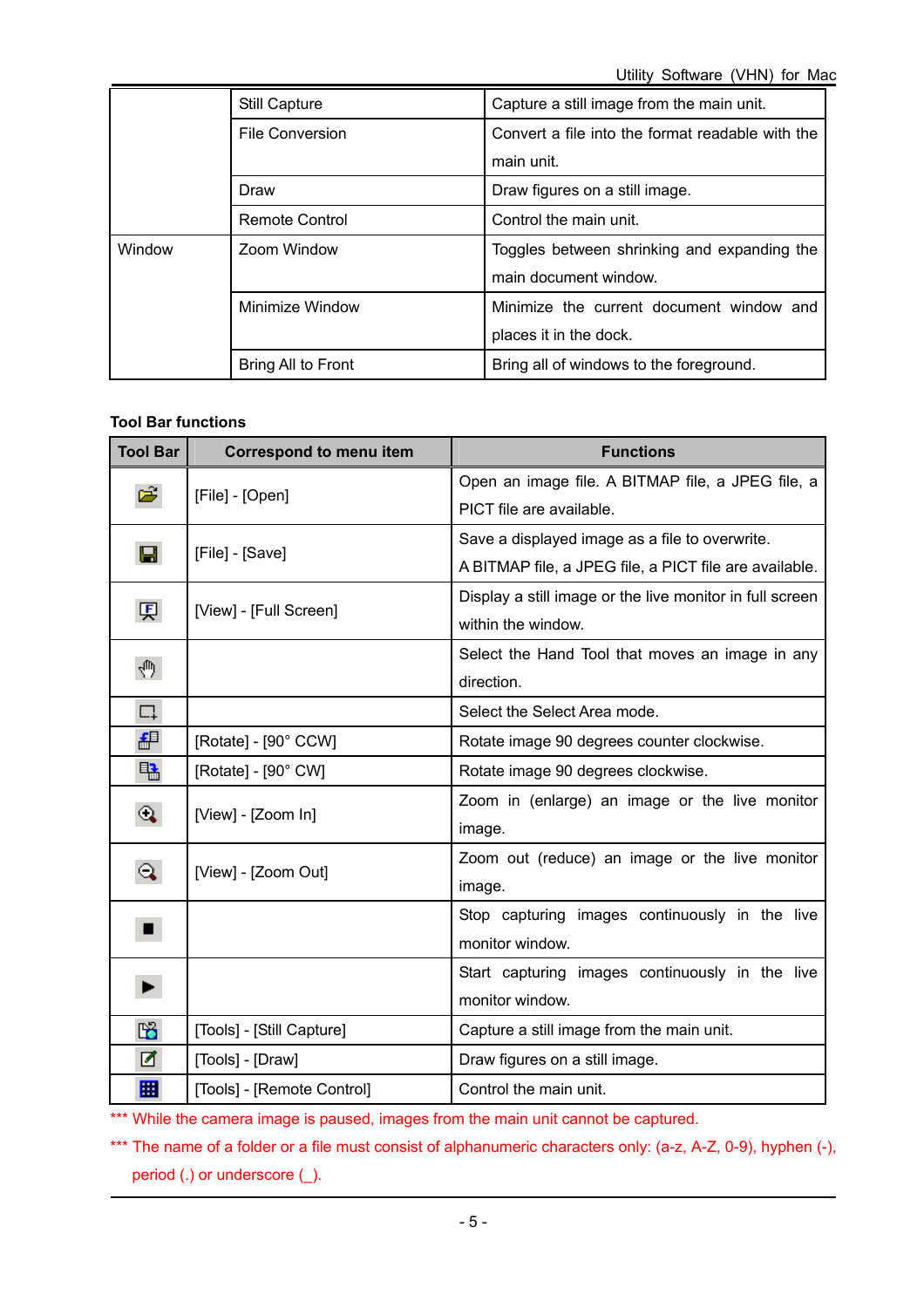# **Main Functions**

## **Live Monitor**

The Live Monitor window displays captured images continuously from the camera.

1. Click on the "Start" button from the Tool Bar.



2. The following window will appears.



## **Still Capture**

The still capture function can capture a still image from the camera, then it is displayed in a new window.

1. Select [Tools] > [Still Capture] from the menu or  $\|\mathbb{B}\|$  from the Tool Bar, the following window appears.

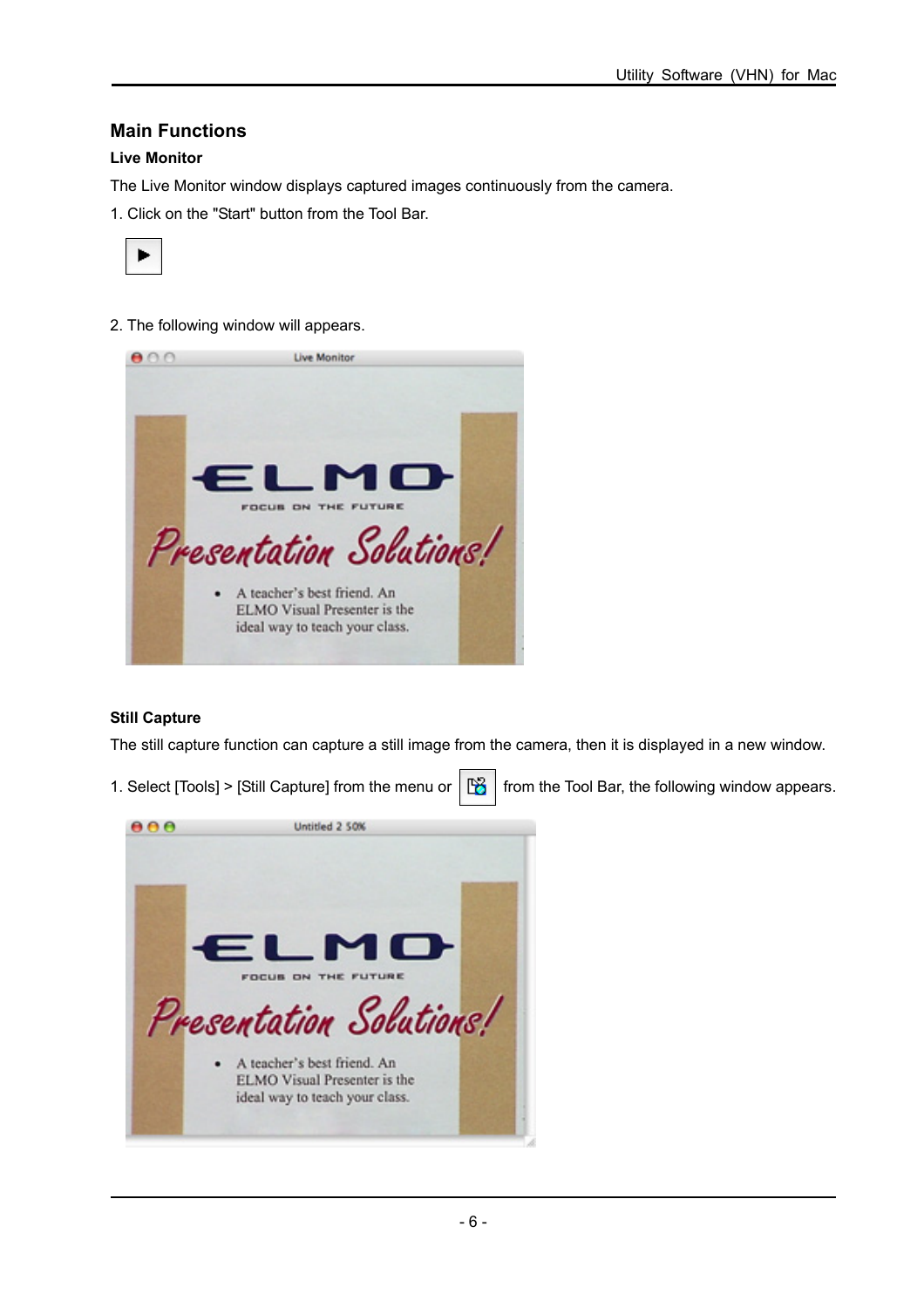#### **File Conversion**

This function converts a specified file or all files in a specified folder into the format readable with the main unit. The local drives are available as a destination. The file formats that can be converted are Windows BMP files, JPEG files and PICT files.

|                    | <b>File Conversion</b> |
|--------------------|------------------------|
| Source             |                        |
| ⊙ File Select:     |                        |
|                    | Browse                 |
| ○ Folder Select:   |                        |
|                    | Browse                 |
|                    |                        |
|                    |                        |
| <b>Destination</b> |                        |
|                    | Browse                 |
|                    |                        |
|                    |                        |
|                    | Close<br>Convert       |
|                    |                        |

Select [Tools] > [File Conversion], the following window appears.

- 1. A file name is converted to "IMAGXXXX.JPG". XXXX is a number between 0001 and 9999.
- 2. If there is a file "IMAGXXXX.JPG" carrying the maximum number in the destination folder, the number part of the files to be converted will start from XXXX+1 and increase consecutively.
- 3. When the number reaches 9999, no more File Conversion is possible.

\*\*\* We do not guarantee that it is possible to convert all files into the format readable with the unit.

\*\* The name of a folder or a file must consist of alphanumeric characters only: (a-z, A-Z, 0-9), hyphen (-), period (.) or underscore (\_).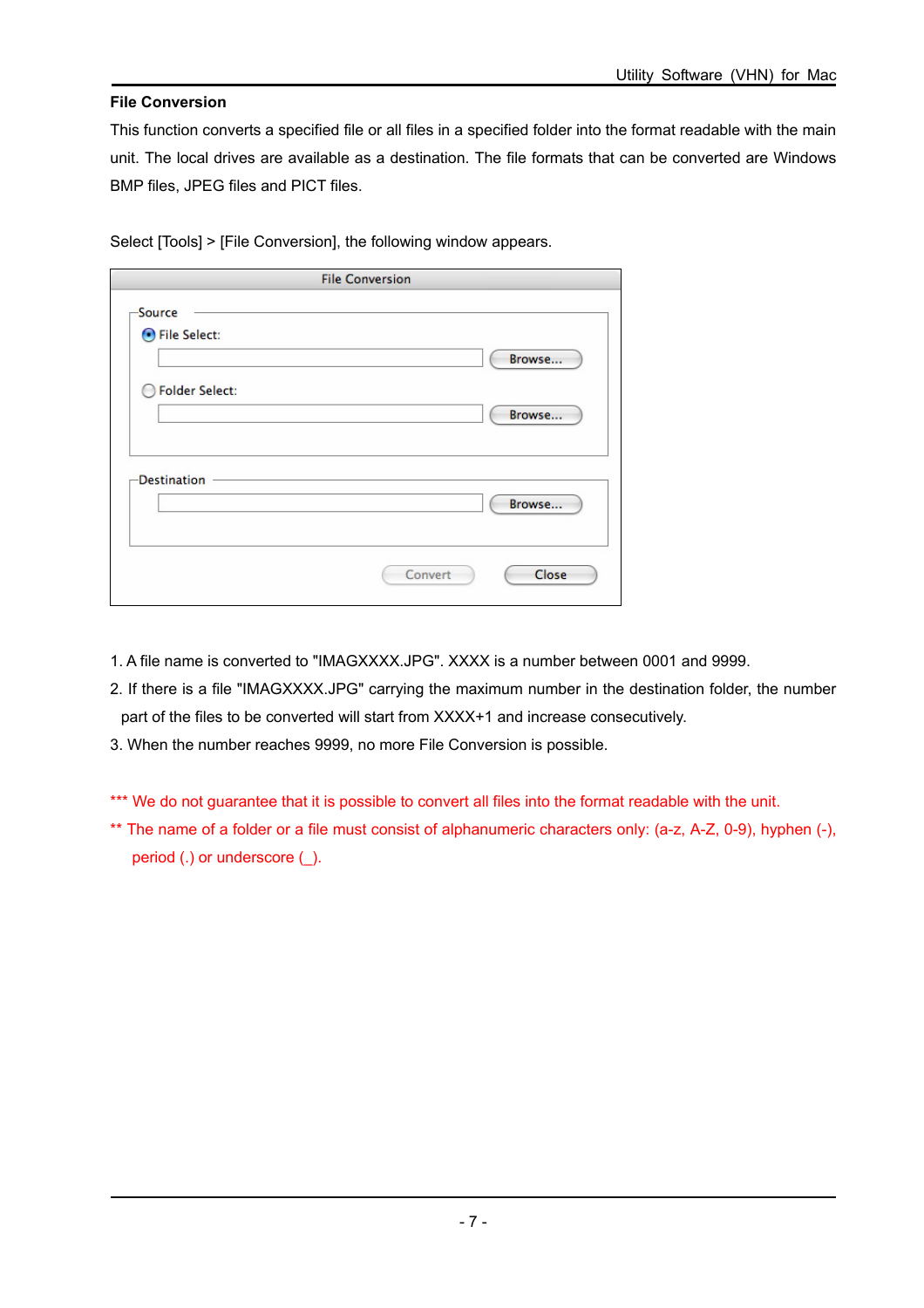## **Draw Tools**

The Draw Tools create free lines, straight lines, and rectangles on the still image. Select [Tools] > [Draw] from the menu, the following window appears.

| O |   |                          | Draw         |                     |  |
|---|---|--------------------------|--------------|---------------------|--|
|   | 5 | $\overline{\phantom{a}}$ | $\Box$       |                     |  |
|   |   | IA                       | ALL<br>CLEAR |                     |  |
|   |   |                          |              |                     |  |
|   |   | Line Width 3 pt          |              |                     |  |
|   |   |                          |              | <b>.</b><br>O D D D |  |

|                                        | Draw a free line.                         |
|----------------------------------------|-------------------------------------------|
|                                        | Draw a straight line.                     |
|                                        | Draw a rectangle.                         |
| -+-                                    | Draw a horizontal line.                   |
| t                                      | Draw a vertical line.                     |
| 4                                      | Erase drawn figures.                      |
| ▧                                      | Erase drawn figures in the selected area. |
| <b>ALL</b><br><b>CLEAR</b>             | Erase all drawn figures.                  |
| Line Width √ 3 pt<br>ĸ<br>5 pt<br>7 pt | Select a line width.                      |
|                                        | Select a color.                           |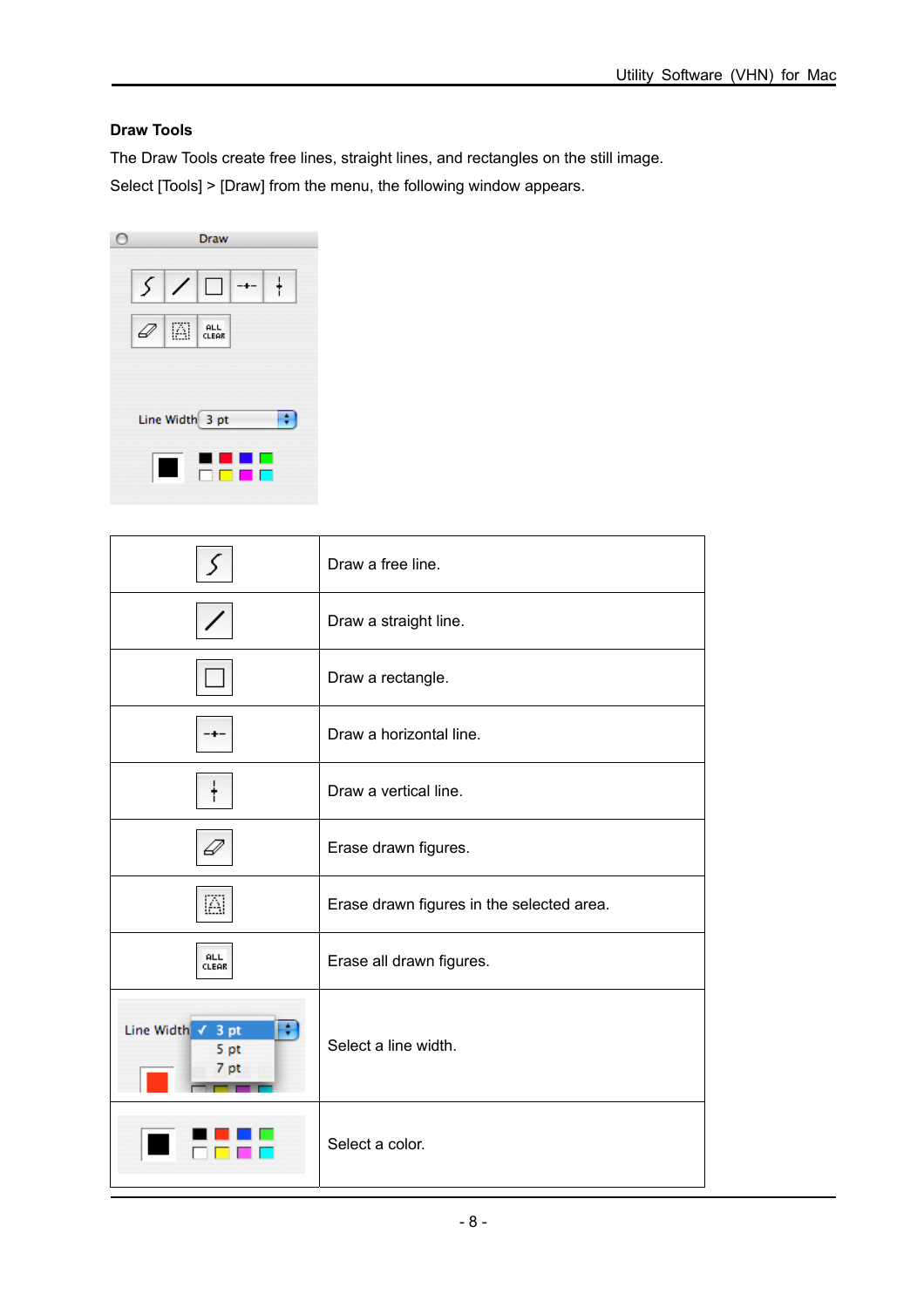When selecting the Eraser Tool, you can select the size of the eraser in the following window.



| ▬ | Select the size of the eraser. |
|---|--------------------------------|
|---|--------------------------------|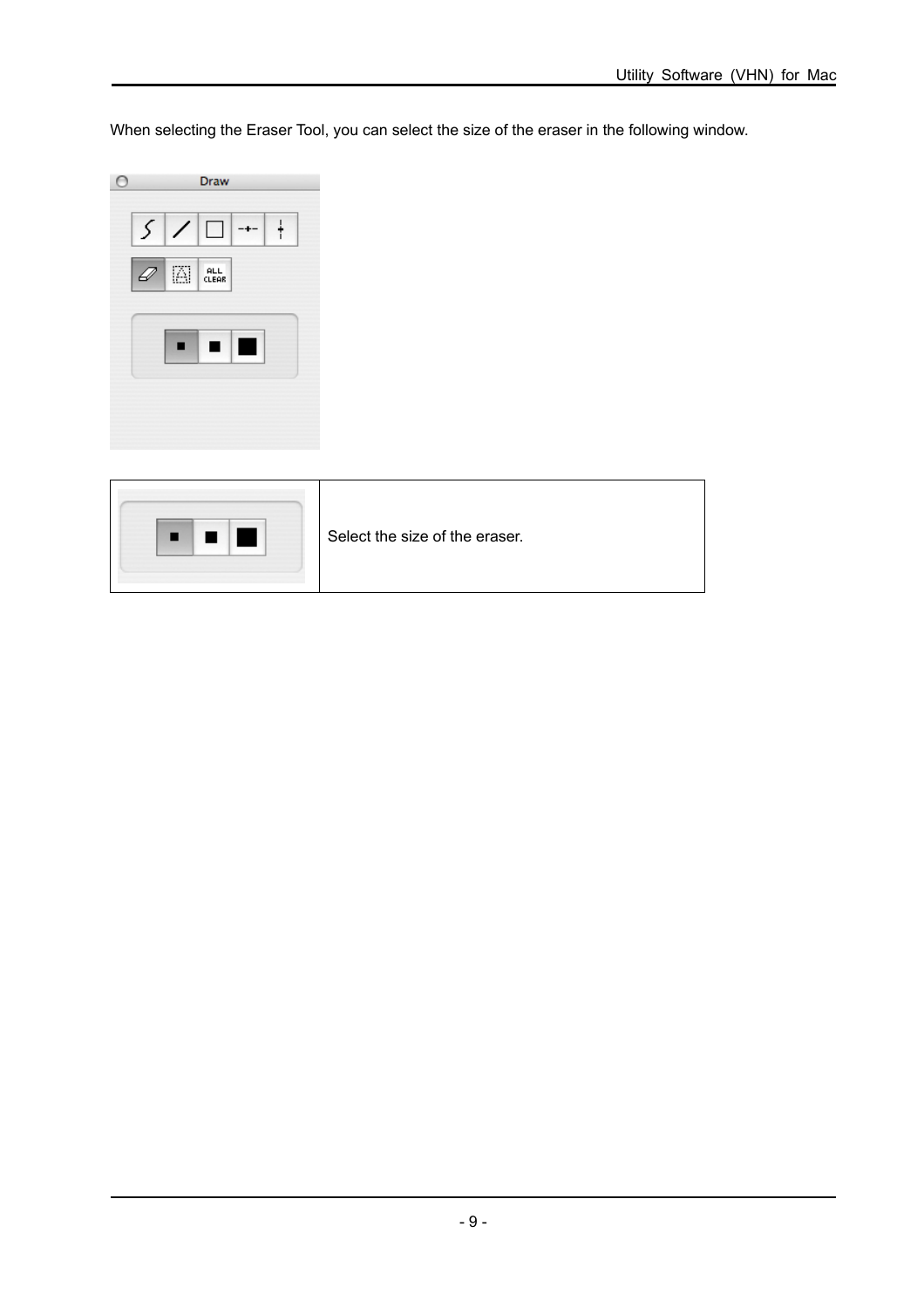#### **Drawing figures on the image**

1. Select a shape



2. Select a line width.



3. Select a color.



4. Draw on the image.



\*\*\* The drawn figures only can be erased. The drawn figures that were saved as a file cannot be erased.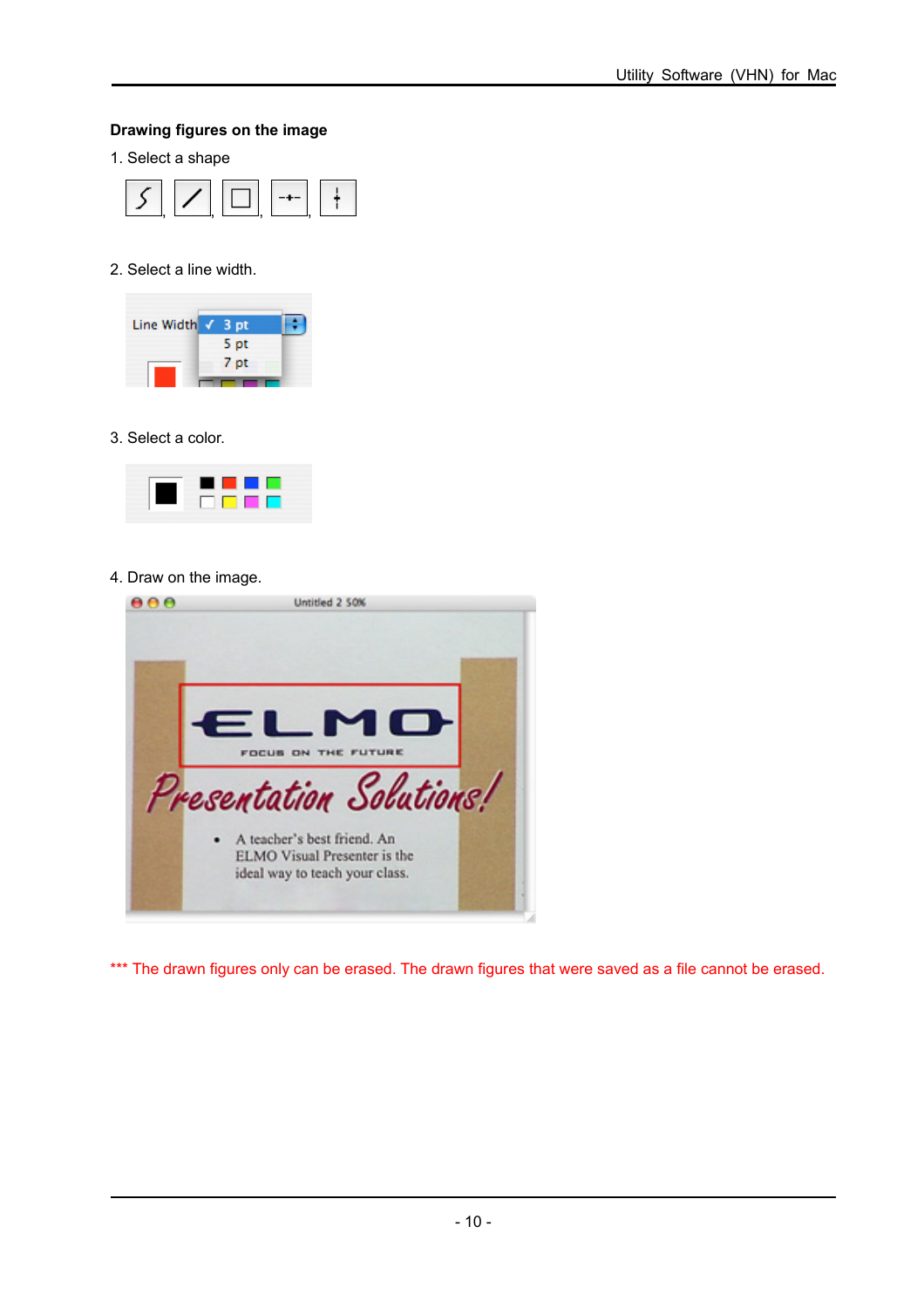## **Erase the figures (Eraser Tool)**

1. Select the eraser tool.



2. Select the size of the eraser.



3. Erase the drawn figures.



\*\*\* The drawn figures only can be erased. The drawn figures that were saved as a file cannot be erased.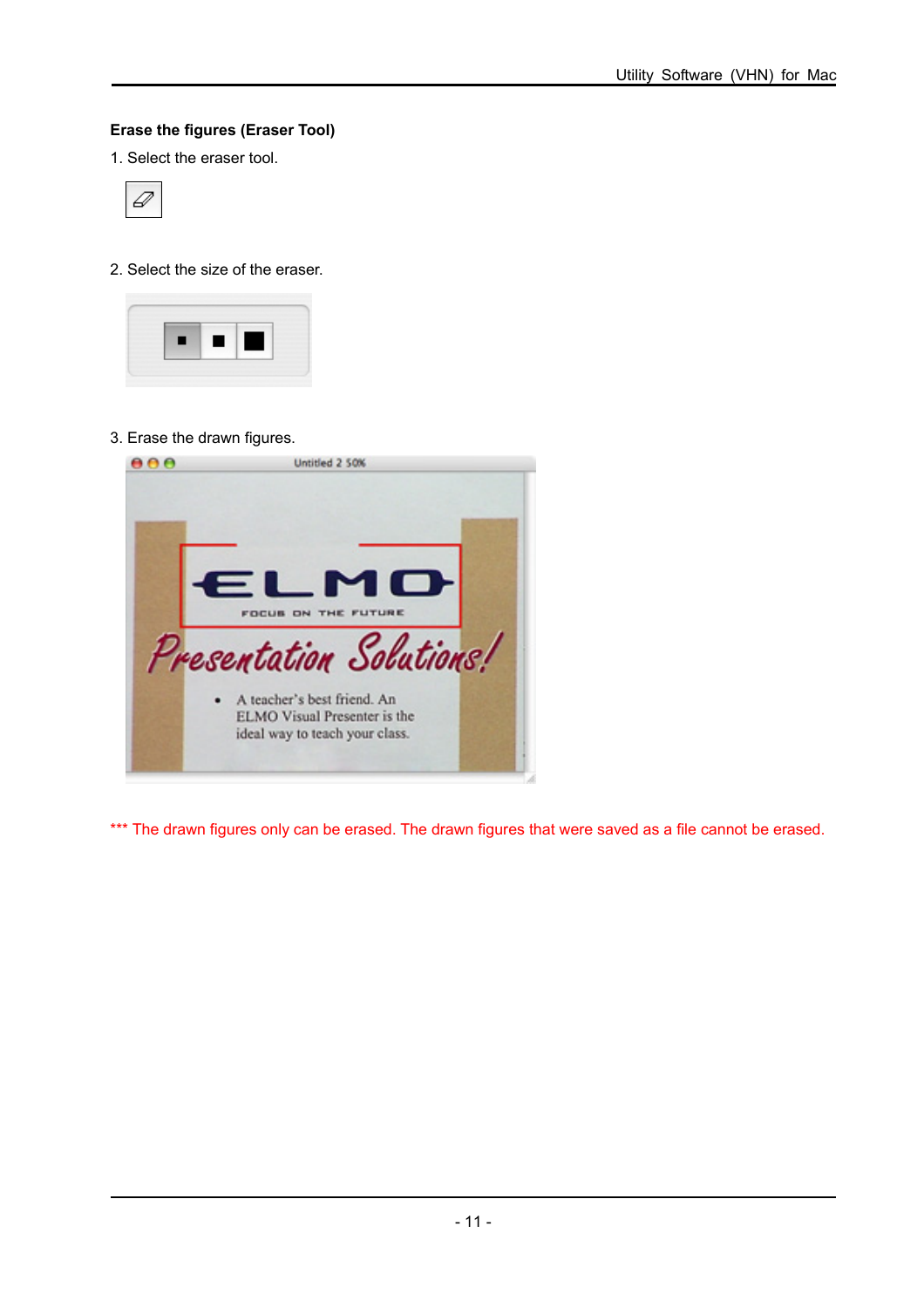#### **Erase the figures (Erase Area Tool)**

1. Select the "Select Area" mode from the Tool Bar.



2. Select an area to be erased in the image.



3. Select the Erase Area Tool.



4. The figures within the selected area are erased.



\*\*\* The drawn figures only can be erased. The drawn figures that were saved as a file cannot be erased.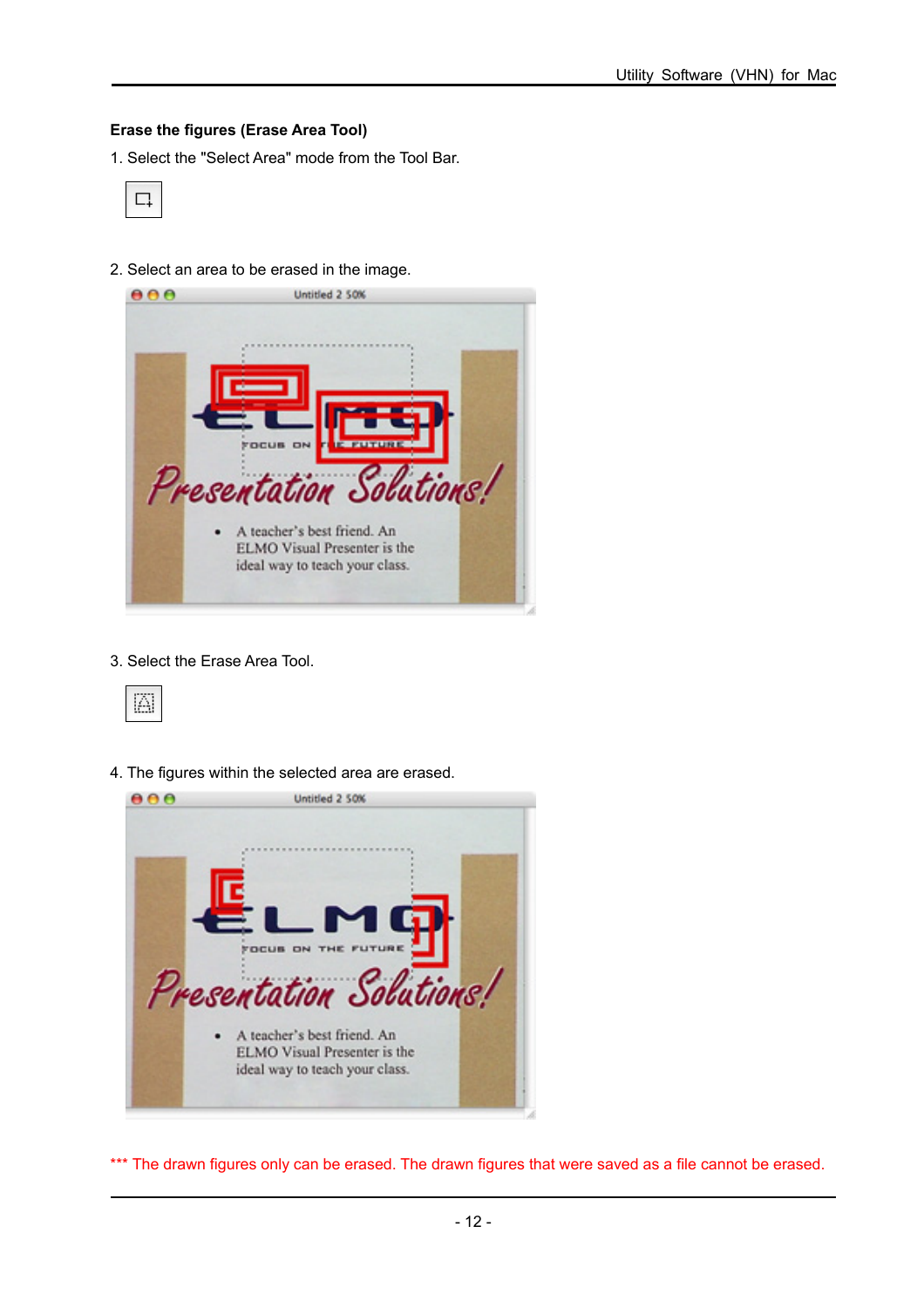#### **Erase the figures (Erase All Tool)**

1. Select the Erase All Tool.



- 2. All the drawn figures are erased.
- \*\*\* The drawn figures only can be erased. The drawn figures that were saved as a file cannot be erased.

#### **Remote Control**

The Remote Control controls the main unit.

Select [Tools] > [Remote Control], the following window appears.



| <b>NO RMAL</b> | Set the brightness to the factory setting. |
|----------------|--------------------------------------------|
|                | Brighten the camera image.                 |
|                | Darken the camera image.                   |
| <b>NEAR</b>    | Focus near.                                |
| <b>FAR</b>     | Focus far.                                 |
| AF.            | Focus automatically.                       |
| IN.            | Zoom in.                                   |
| <b>OUT</b>     | Zoom out.                                  |

- \*\*\* The ZOOM IN/OUT button on the Remote Control cannot activate the digital zoom.
- \*\*\* When the ZOOM IN/OUT button on the Remote Control is pressed while the digital zoom is activated, the digital zoom is canceled.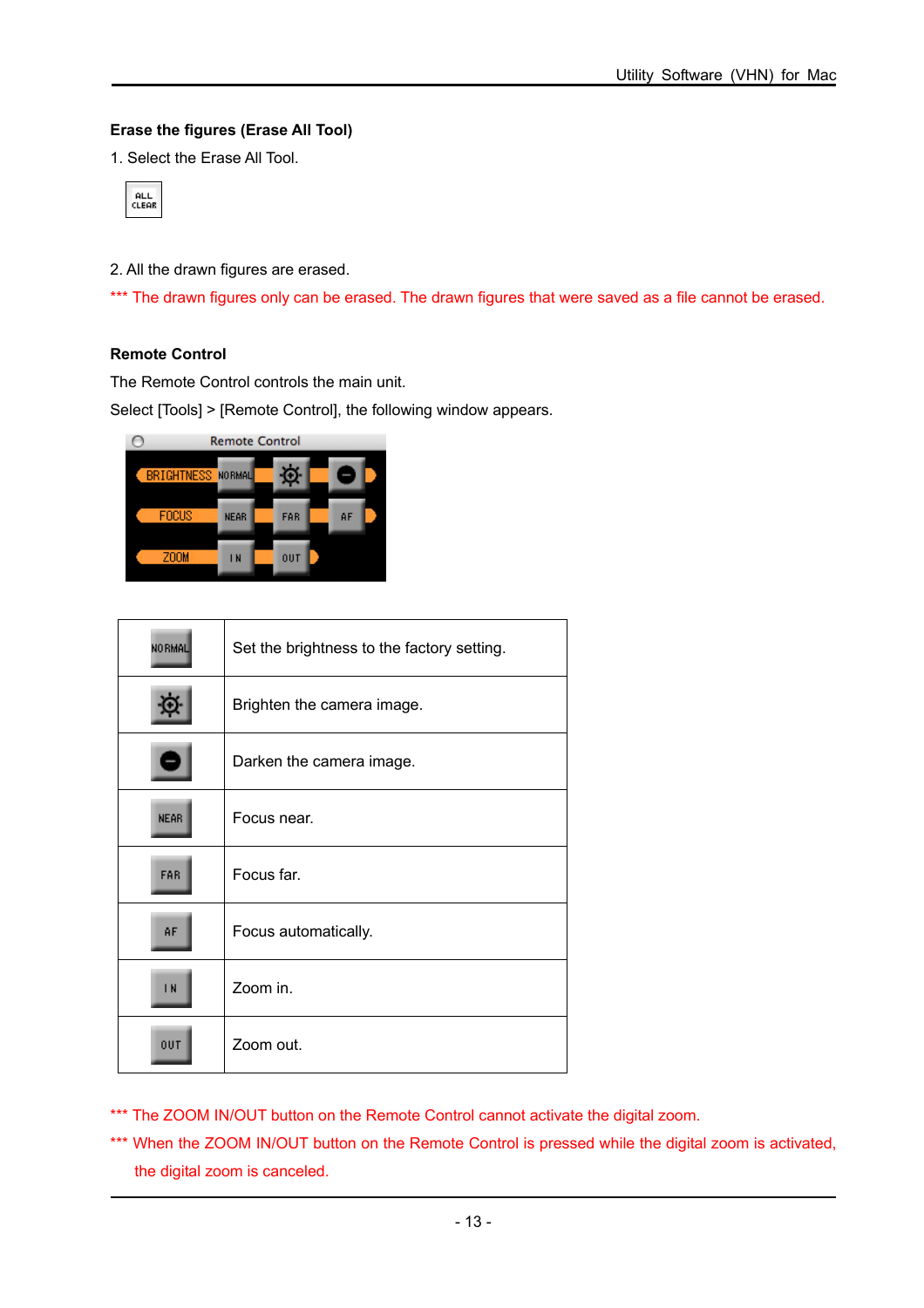## **Error Message**

| Message  | File already exists in the output folder.                          |
|----------|--------------------------------------------------------------------|
| Cause    | The file to be converted already exists in the destination folder. |
|          | IMAG9999.JPG already exists in the destination folder.             |
| Solution | Create or select an empty folder as a destination folder.          |

## **Troubleshooting**

| <b>Situation</b> | The some button in the Tool Bar is disabled and the message "Camera: |
|------------------|----------------------------------------------------------------------|
|                  | Not found." is displayed.                                            |
| Cause            | The power for the main unit is turned off.                           |
|                  | The cable is not connected between the main unit and the computer.   |
| Solution         | Tune on the power for the main unit.                                 |
|                  | Check the connection between the main unit and the computer.         |

# **Trademark Acknowledgement**

- Image Mate is a trademark or registered trademark of ELMO CO., LTD.
- Intel, Core and Xeon are trademarks or registered trademarks of Intel Corporation in the U.S. and other countries.
- PowerPC is a trademark of International Business Machines Corporation.
- Mac and QuickTime are trademarks of Apple Computer, Inc.
- Other product and company names mentioned above may be trademarks or registered trademarks of their respective companies.

## **Disclaimer**

- The contents of this manual and our software are subject to change without prior notice.
- Our software may not function as intended due to compatibility issues with the hardware and existing software.
- ELMO CO., LTD, cannot be held responsible for either direct or indirect damages suffered by users while using our software.

# **Caution**

**The sample screens shown in this manual may not be the same as those you see while using our software.**

# **Acknowledgement and Copyright**

Image Mate for Presentation. Copyright (C) 2006 Quake co. ltd.

This software is based in part on the work of the Independent JPEG Group.